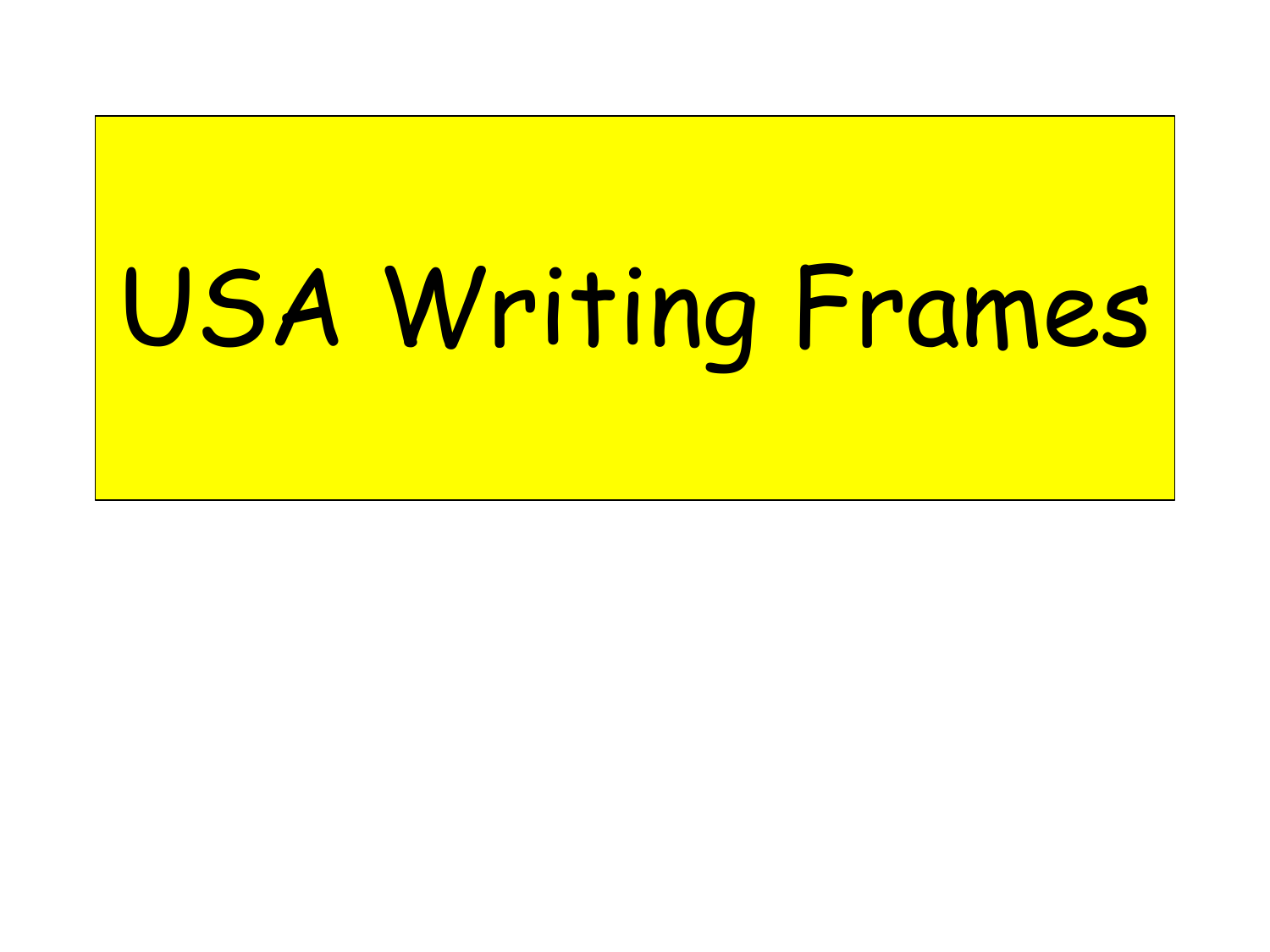Question 1 writing frame – 5 marks

**Intro**: \_\_\_\_\_\_\_\_\_\_\_\_(give brief intro)\_\_\_\_\_\_\_\_\_\_\_\_\_\_\_\_\_\_

**Main:** (give 1st key feature/piece of info, include facts/figures)

\_\_\_\_\_\_\_\_\_\_\_\_\_\_\_\_\_\_\_\_\_\_\_\_\_\_\_\_\_\_\_\_\_\_\_\_\_\_\_\_\_\_\_\_\_\_\_\_\_\_\_\_\_\_\_\_ Connective\_(give 2nd key feature/piece of info, include facts/figures)\_\_\_

\_\_\_\_\_\_\_\_\_\_\_\_\_\_\_\_\_\_\_\_\_\_\_\_\_\_\_\_\_\_\_\_\_\_\_\_\_\_\_\_\_\_\_\_\_\_\_\_\_\_\_\_\_\_\_\_

\_\_\_\_\_\_\_\_\_\_\_\_\_\_\_\_\_\_\_\_\_\_\_\_\_\_\_\_\_\_\_\_\_\_\_\_\_\_\_\_\_\_\_\_\_\_\_\_\_\_\_\_\_\_\_\_ Connective\_(give 3rd key feature/piece of info, include facts/figures)\_\_\_

\_\_\_\_\_\_\_\_\_\_\_\_\_\_\_\_\_\_\_\_\_\_\_\_\_\_\_\_\_\_\_\_\_\_\_\_\_\_\_\_\_\_\_\_\_\_\_\_\_\_\_\_\_\_\_\_

**Conclusion:** The consequences of these key features were \_\_\_(answer the question in a sentence)\_\_\_\_\_\_\_\_\_\_\_\_\_\_\_\_\_\_\_\_\_\_\_\_\_\_\_\_\_\_\_\_\_\_\_\_\_\_\_\_\_\_\_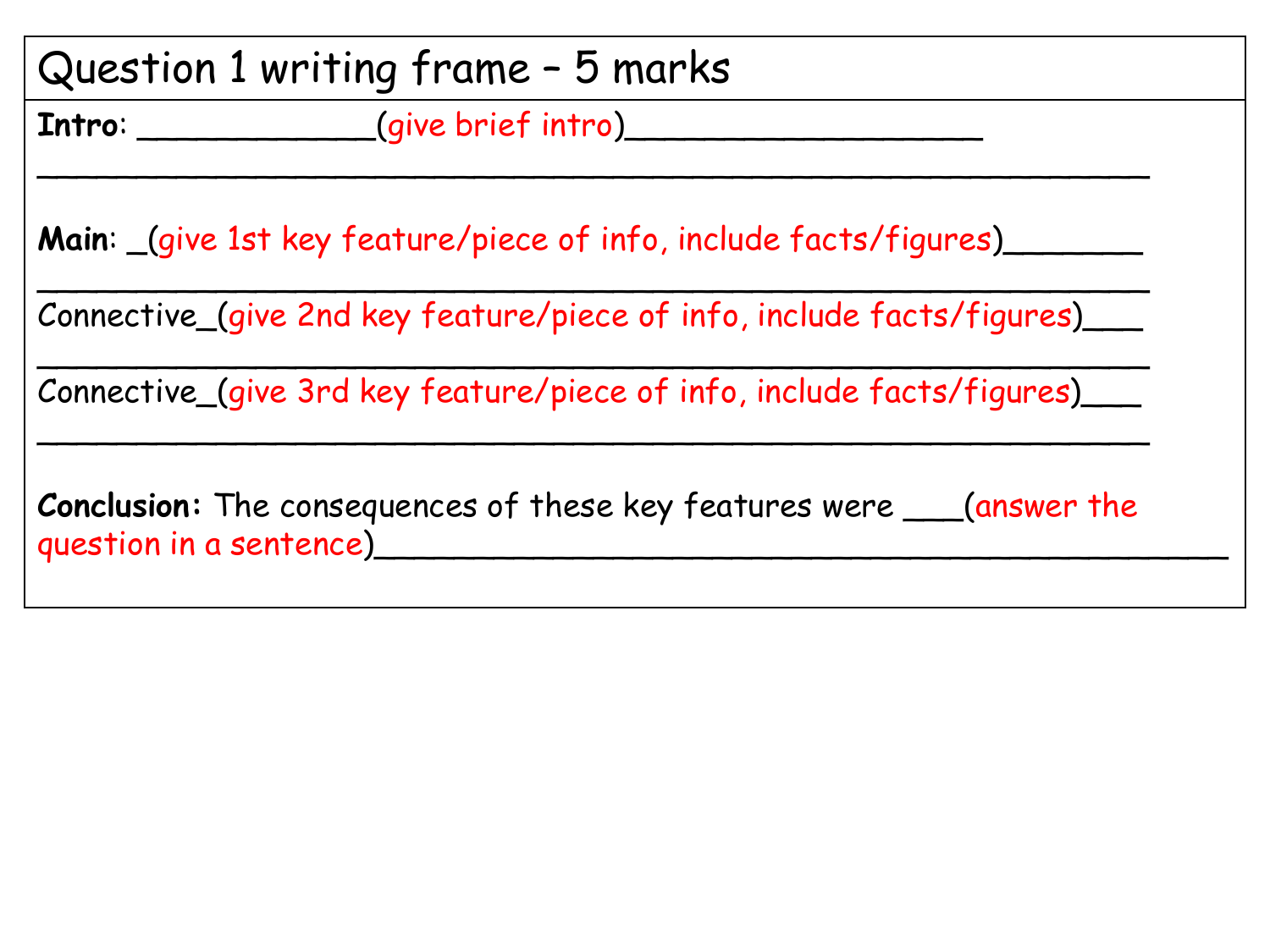| Question 2 writing frame                                                                                                                                                                                                                                                                                                                      |  |  |
|-----------------------------------------------------------------------------------------------------------------------------------------------------------------------------------------------------------------------------------------------------------------------------------------------------------------------------------------------|--|--|
|                                                                                                                                                                                                                                                                                                                                               |  |  |
| Intro:                                                                                                                                                                                                                                                                                                                                        |  |  |
| I agree to a large/small extent that _______write the question here _____                                                                                                                                                                                                                                                                     |  |  |
|                                                                                                                                                                                                                                                                                                                                               |  |  |
|                                                                                                                                                                                                                                                                                                                                               |  |  |
| First paragraph:                                                                                                                                                                                                                                                                                                                              |  |  |
| The first way in which_conjuve reason addressing question). This involved                                                                                                                                                                                                                                                                     |  |  |
|                                                                                                                                                                                                                                                                                                                                               |  |  |
| $\begin{picture}(15,10) \put(0,0){\line(1,0){155}} \put(15,0){\line(1,0){155}} \put(15,0){\line(1,0){155}} \put(15,0){\line(1,0){155}} \put(15,0){\line(1,0){155}} \put(15,0){\line(1,0){155}} \put(15,0){\line(1,0){155}} \put(15,0){\line(1,0){155}} \put(15,0){\line(1,0){155}} \put(15,0){\line(1,0){155}} \put(15,0){\line(1,0){155}} \$ |  |  |
| This shows (then address the question - how far and explain why) ____                                                                                                                                                                                                                                                                         |  |  |
|                                                                                                                                                                                                                                                                                                                                               |  |  |
|                                                                                                                                                                                                                                                                                                                                               |  |  |
| Second paragraph:                                                                                                                                                                                                                                                                                                                             |  |  |
|                                                                                                                                                                                                                                                                                                                                               |  |  |
| The first way in which___(give reason addressing question). This involved                                                                                                                                                                                                                                                                     |  |  |
| $\rule{1em}{0.15mm}$ $\qquad$ $\qquad$ $\qquad$ $\qquad$ $\qquad$ $\qquad$ $\qquad$ $\qquad$ $\qquad$ $\qquad$ $\qquad$ $\qquad$ $\qquad$ $\qquad$ $\qquad$ $\qquad$ $\qquad$ $\qquad$ $\qquad$ $\qquad$ $\qquad$ $\qquad$ $\qquad$ $\qquad$ $\qquad$ $\qquad$ $\qquad$ $\qquad$ $\qquad$ $\qquad$ $\qquad$ $\qquad$ $\qquad$ $\qquad$ $\$    |  |  |
| This shows (then address the question - how far and explain why) _____                                                                                                                                                                                                                                                                        |  |  |
|                                                                                                                                                                                                                                                                                                                                               |  |  |
|                                                                                                                                                                                                                                                                                                                                               |  |  |
|                                                                                                                                                                                                                                                                                                                                               |  |  |
| <b>Conclusion:</b>                                                                                                                                                                                                                                                                                                                            |  |  |
| In conclusion I agree to a large/small extent.                                                                                                                                                                                                                                                                                                |  |  |
|                                                                                                                                                                                                                                                                                                                                               |  |  |
|                                                                                                                                                                                                                                                                                                                                               |  |  |
|                                                                                                                                                                                                                                                                                                                                               |  |  |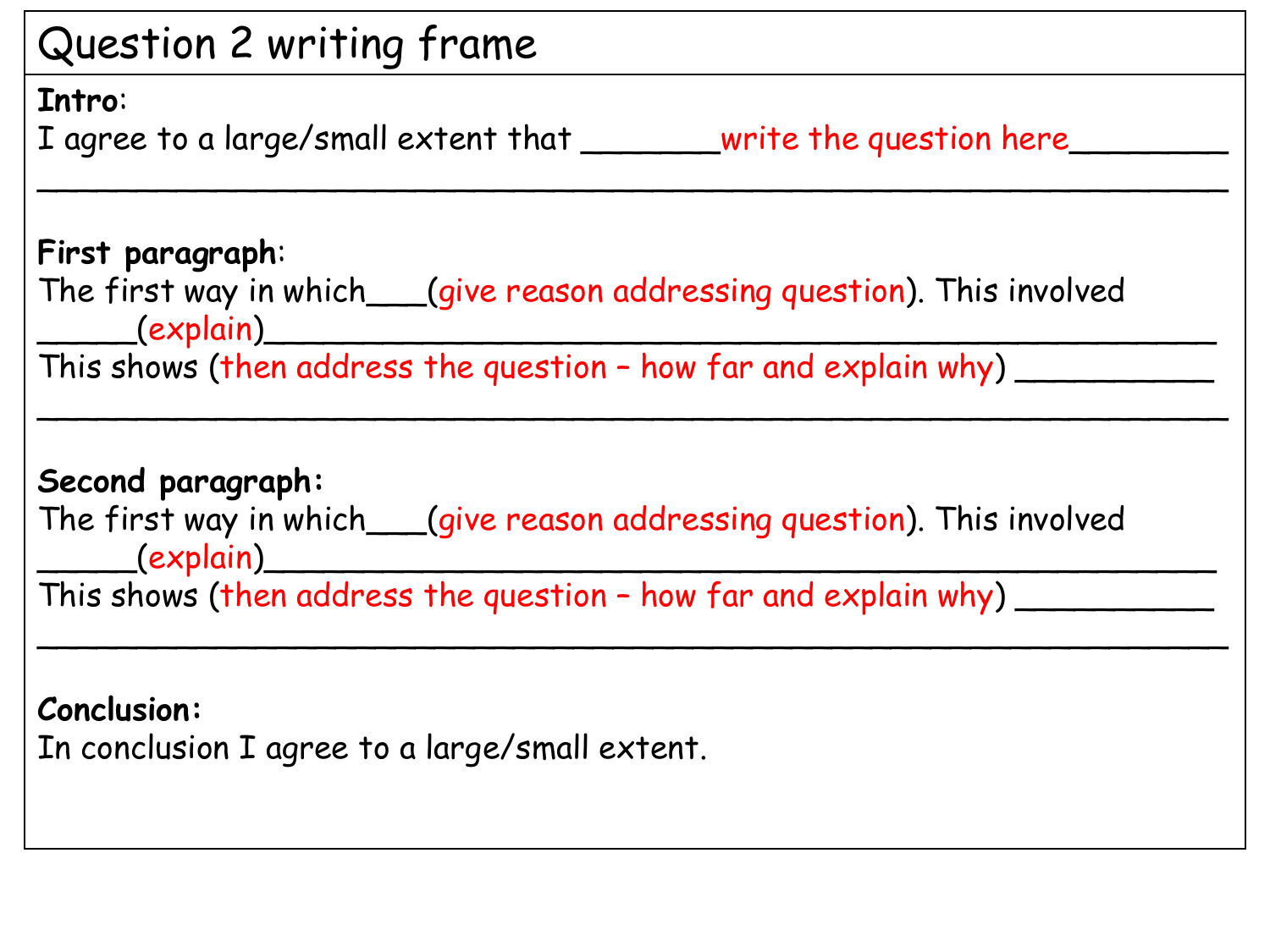## Question 3 writing frame – 9 marks

## **Main**:

**First choice:** The most significant factor is \_\_\_\_\_\_\_\_\_\_\_\_\_\_\_\_\_\_\_\_\_\_\_\_\_\_\_\_\_\_\_\_\_\_

This was my first choice because  $\_\_\_\$  (give info on your first choice to show why it is first choice) \_\_\_\_\_\_\_\_\_\_\_\_\_\_\_\_\_\_\_\_\_\_\_\_\_\_\_\_\_\_\_\_\_\_\_\_\_\_\_\_\_\_\_\_\_\_\_\_\_\_\_\_\_\_\_\_\_\_\_\_\_

\_\_\_\_\_\_\_\_\_\_\_\_\_\_\_\_\_\_\_\_\_\_\_\_\_\_\_\_\_\_\_\_\_\_\_\_\_\_\_\_\_\_\_\_\_\_\_\_\_\_\_\_\_\_\_\_\_\_\_\_\_\_\_\_\_\_\_

 $\ldots$  . The contribution of the contribution of the contribution of the contribution of the contribution of the contribution of the contribution of the contribution of the contribution of the contribution of the contribut

**Second choice:** The second most significant factor is

|                | This was my second choice because ____ (give info on your second choice to show why it is |
|----------------|-------------------------------------------------------------------------------------------|
| second choice) |                                                                                           |

\_\_\_\_\_\_\_\_\_\_\_\_\_\_\_\_\_\_\_\_\_\_\_\_\_\_\_\_\_\_\_\_\_\_\_\_\_\_\_\_\_\_\_\_\_\_\_\_\_\_\_\_\_\_\_\_\_\_\_\_\_\_\_\_\_\_\_ \_\_\_\_\_\_\_\_\_\_\_\_\_\_\_\_\_\_\_\_\_\_\_\_\_\_\_\_\_\_\_\_\_\_\_\_\_\_\_\_\_\_\_\_\_\_\_\_\_\_\_\_\_\_\_\_\_\_\_\_\_\_\_\_\_\_\_

**Third choice:** The least significant factor is \_\_\_\_\_\_\_\_\_\_\_\_\_\_\_\_\_\_\_\_\_\_\_\_\_\_\_\_\_\_\_\_\_

This was my third choice because \_\_\_ (give info on your third choice to show why it is third) \_\_\_\_\_\_\_\_\_\_\_\_\_\_\_\_\_\_\_\_\_\_\_\_\_\_\_\_\_\_\_\_\_\_\_\_\_\_\_\_\_\_\_\_\_\_\_\_\_\_\_\_\_\_\_\_\_\_\_\_\_\_

\_\_\_\_\_\_\_\_\_\_\_\_\_\_\_\_\_\_\_\_\_\_\_\_\_\_\_\_\_\_\_\_\_\_\_\_\_\_\_\_\_\_\_\_\_\_\_\_\_\_\_\_\_\_\_\_\_\_\_\_\_\_\_\_\_\_\_ \_\_\_\_\_\_\_\_\_\_\_\_\_\_\_\_\_\_\_\_\_\_\_\_\_\_\_\_\_\_\_\_\_\_\_\_\_\_\_\_\_\_\_\_\_\_\_\_\_\_\_\_\_\_\_\_\_\_\_\_\_\_\_\_\_\_\_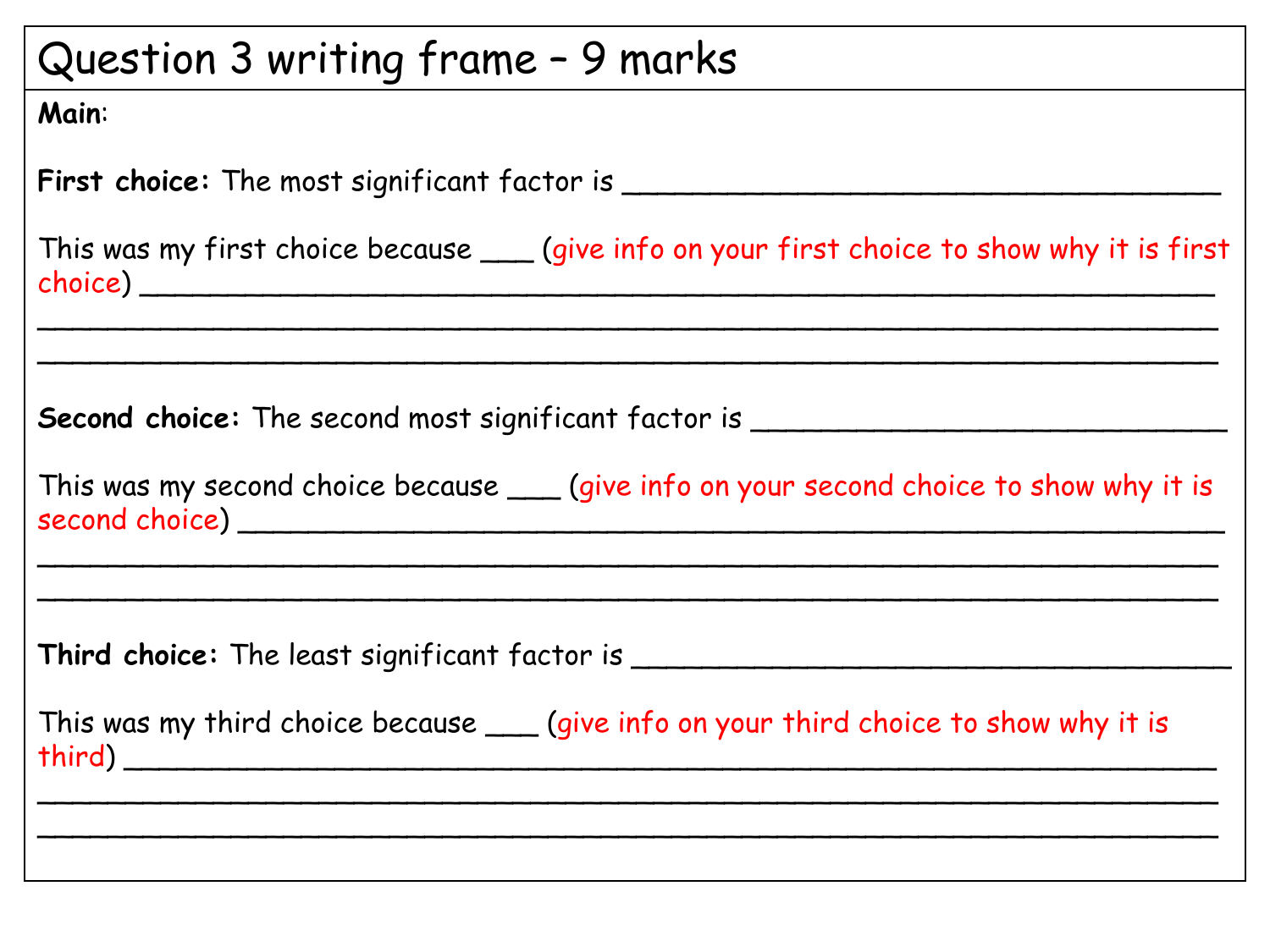| Question 4 writing frame - 8 marks                                                                                                   |  |
|--------------------------------------------------------------------------------------------------------------------------------------|--|
| <b>Intro:</b> (give some background info & address the question)                                                                     |  |
| <b>Main:</b><br>__(explain your reason using facts/figures/detail)                                                                   |  |
| The second reason why _(write topic here) was __________________________________<br>(explain your reason using facts/figures/detail) |  |
| Conclusion: ___(give your opinion on the question with support)__________                                                            |  |